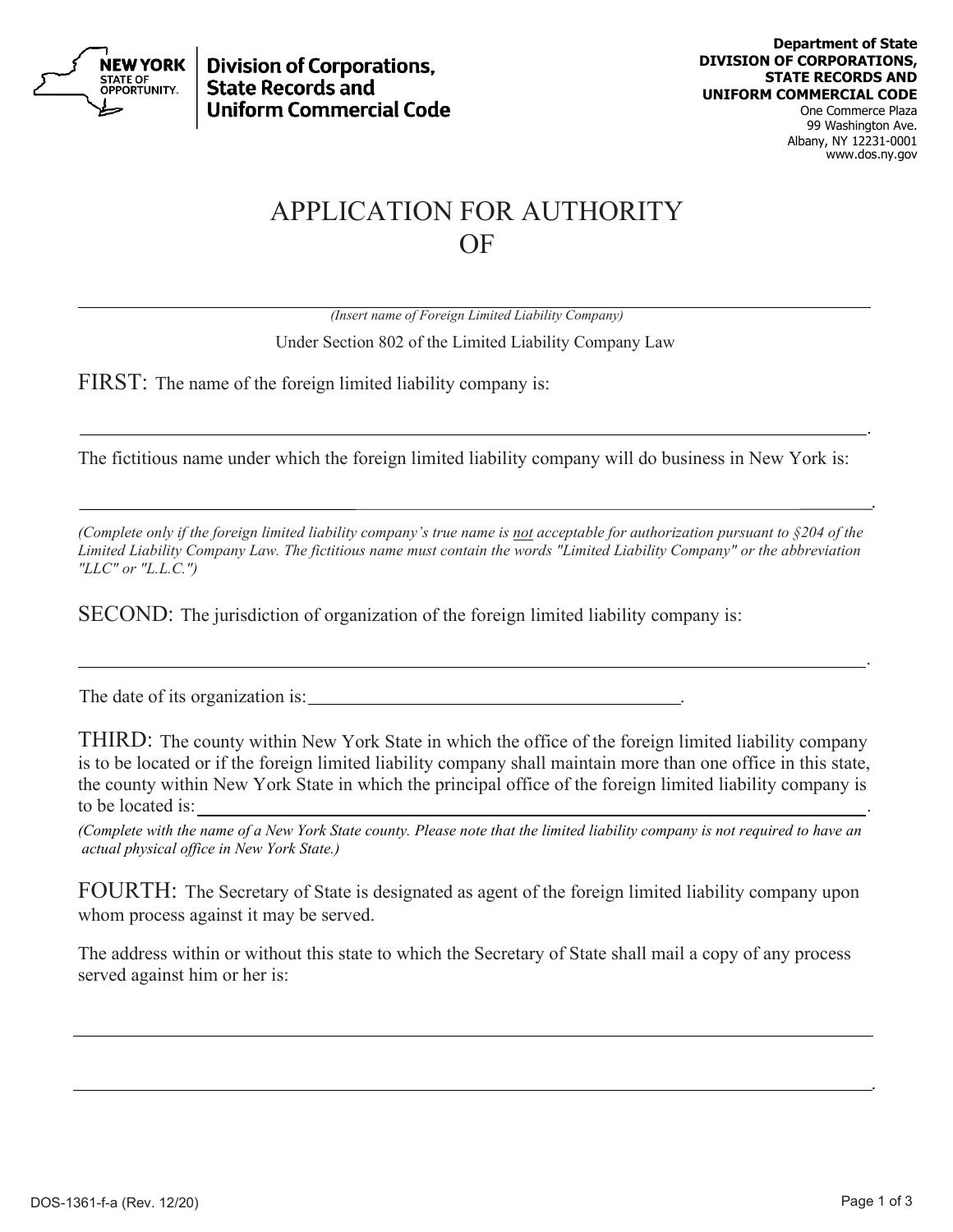FIFTH: *(Check and complete the statement that applies)*

 The foreign limited liability company is required to maintain an office in the jurisdiction of its formation. The address of its office is:

 The foreign limited liability company is not required to maintain an office in the jurisdiction of its formation.

The address of the principal office of the foreign limited liability company is:

SIXTH: The foreign limited liability company is in existence in its jurisdiction of formation at the time of the filing of this application.

SEVENTH: The Articles of Organization of the foreign limited liability company were filed with the following officer in the jurisdiction of its formation:

Officer (e.g. "Secretary of State"):

The address of the officer is:  $\qquad \qquad$ 

|                      | Capacity of signer <i>(Check appropriate box)</i> : |
|----------------------|-----------------------------------------------------|
| (Signature)          | Member                                              |
|                      | Manager                                             |
|                      | <b>Authorized Person</b>                            |
| (Type or print name) |                                                     |

 $\overline{\phantom{a}}$ .

.

.